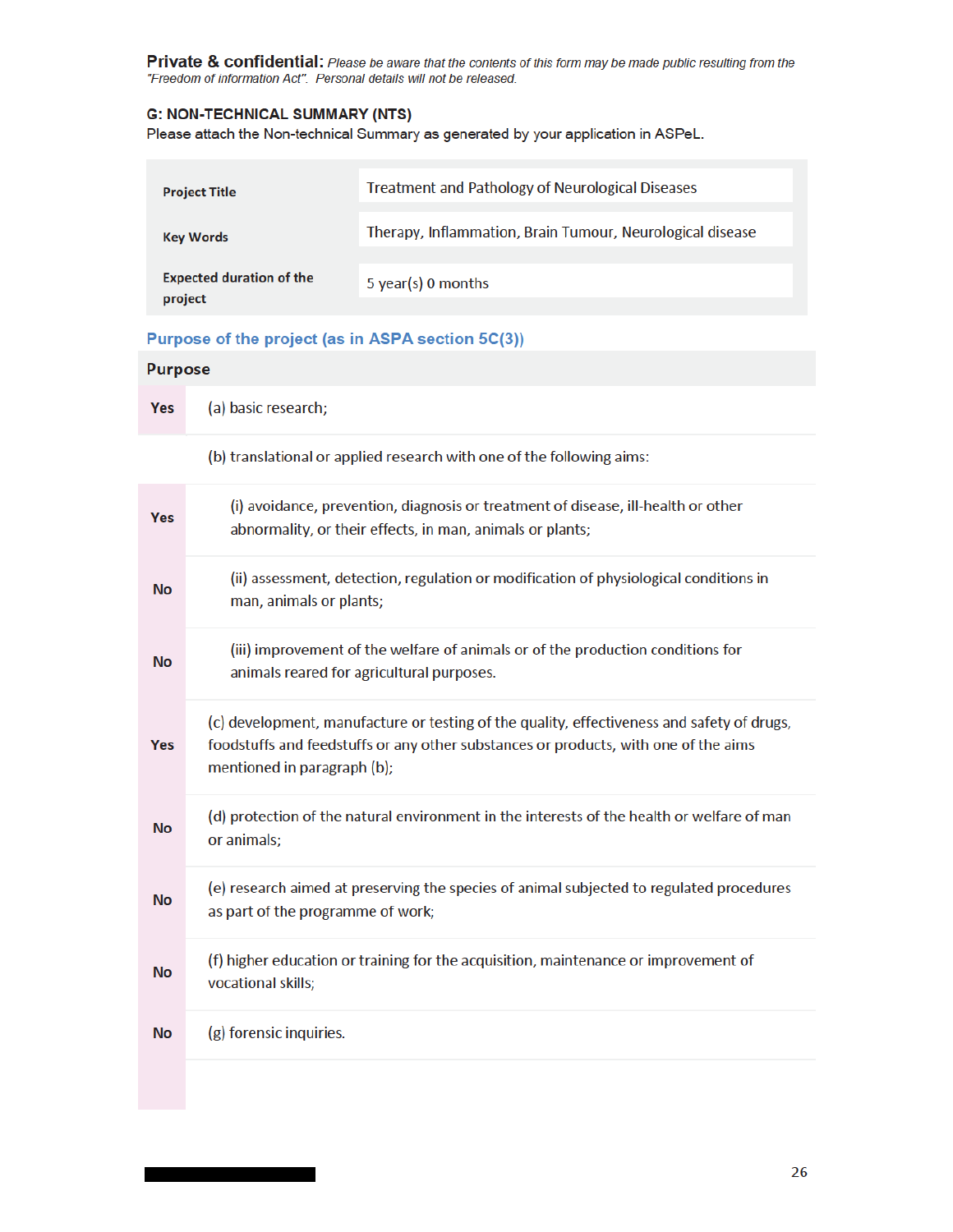**Private & confidential:** *Please be aware that the contents of this form may be made public resulting from the "Freedom of information Act". Personal details will not be released.* 

## **Describe the aims and objectives of the project (e.g. the scientific unknowns or scientific/clinical needs being addressed):**

The aims of this project are: i) Understanding how blood cells and inflammation interact in normal and diseased brains to assist in treatment development ii) to develop new treatments in mouse models of brain diseases and brain tumours iii) to improve brain delivery methods for gene therapy in large animals in preparation for clinical trials.

# **What are the potential benefits likely to derive from this project (how science could be advanced or humans or animals could benefit from the project)?**

We already have one drug that we developed in a late stage clinical trial in patients. From aim i) we will improve our understanding of how inflammation and other factors influence the development of neurological diseases ii) We aim to develop new and better treatments for neurological diseases using the knowledge gained in aim I, and bring them to the clinic; in particular lysosomal diseases and brain tumours and iii) to improve brain delivery methods in large animals which can be better applied to patients.

## **What types and approximate numbers of animals do you expect to use and over what period of time?**

We will use mainly mice (12,000 over the five year project with 11,500 used in breeding and 4,000 in experiments) and sheep (60 over the five year project).

## **In the context of what you propose to do to the animals, what are the expected adverse effects and the likely/expected levels of severity? What will happen to the animals at the end?**

The diseases we are studying are inherited genetic diseases of children so we use a number of mouse models. These mice can replicate the disease seen in humans effectively; however, they can become ill. We will be vigilant to observe such signs and to euthanise them if they do. The severity level of these studies is moderate. Sheep have a brain that is much closer in size to humans and this helps to mimic the scale up problems that typically happen when moving a therapy from a mouse to a human – meaning that clinical trials don't always work as they should. Our aim throughout is to develop new treatments, thus, although some treatment methods can be up to moderate in their delivery, (e.g. injection into the brain); we usually expect to see significant improvements in disease status in both mice and sheep. For both mouse and sheep studies, we will collect tissues for biochemical and histopathological analysis.